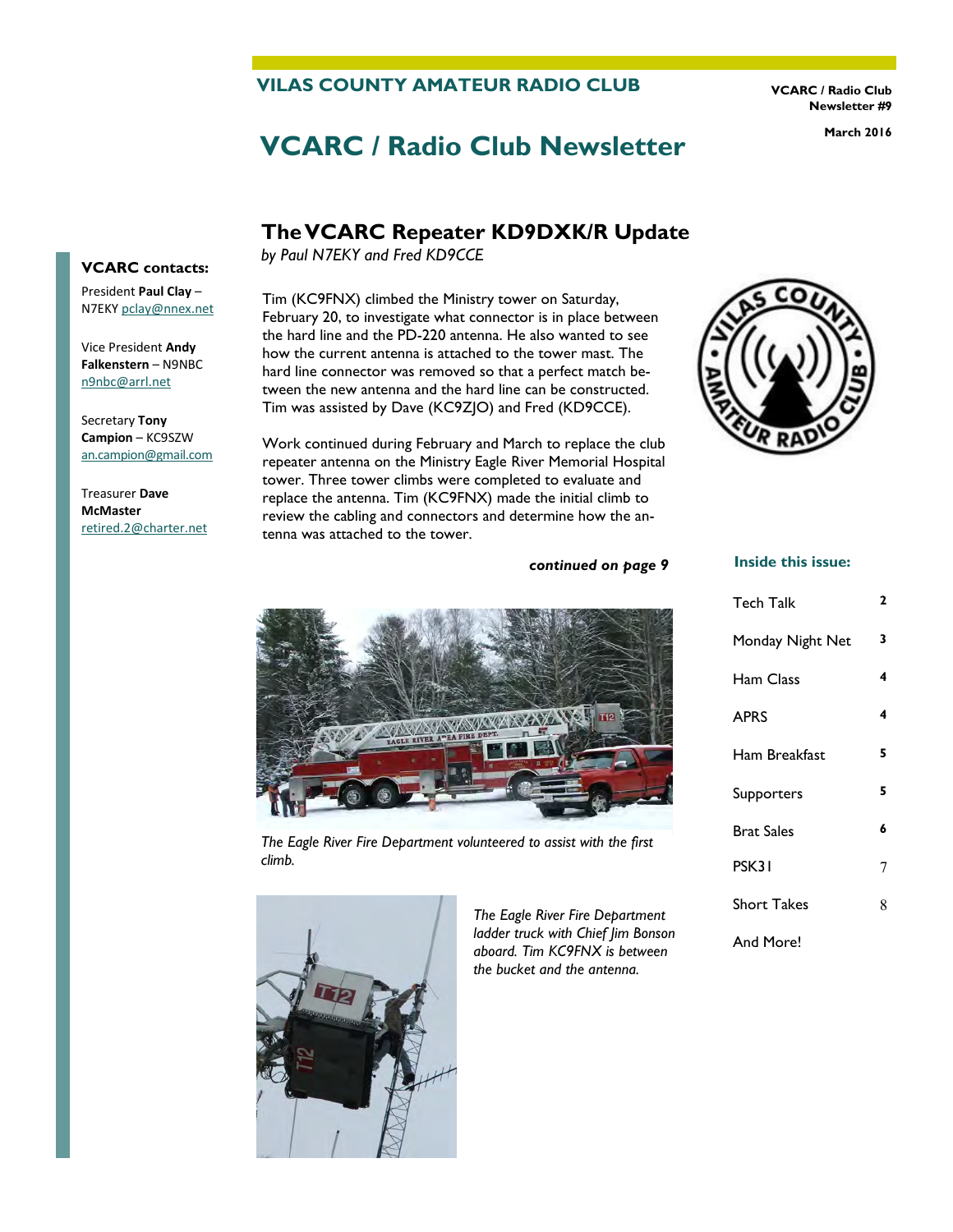# Page 2 **VCARC / Radio Club Newsletter #9**

# **Tech Talk**

*by Paul N7EKY*

Members Dave (KD9DQX), Rick (KD9FIM), Dave (KC9ZJO), Lorin (KD9CXC), Bill (KG9RH), Ken (W9KJB), Bob (N9HSQ), Fred (KD9CCE) and Paul (N7EKY) were present on February 20 when Roger (KD9EPX) presented "Building for the Ham Shack." He went into a fair amount of detail about what components to purchase, precautions to adhere to when building projects and the proper planning of projects.

Roger highlighted his emergency power system which included control of power from the grid, solar, and generator. The custom circuitry he designed and built allows him to know exactly what is happening at any given time. Although Roger refers to this system as a prototype, to many in attendance it appeared a mature power control system. Roger stressed that he favors the noncomputerized displays and controls since they are less

susceptible to EMP.

Roger offered to send the PowerPoint presentation document to anyone who wants it, which includes the photos. Contact Roger via voice only landline 715-477- 0231 or email at rog15mn@yahoo.com. He said that he can also help with optical, free space laser systems, and sensor systems for security and environmental uses. He said that he has designed backup power systems including wind, solar, steam and water powered units.

Immediately after Roger's presentation, Paul (N7EKY) presented the Raspberry Pi and Ham radio. Paul showed the group a Raspberry Pi B which comes with 4 USB ports, an HDMI port, audio, power, network and a slot for a MicroSD card. The unit booted up and everything was going well until the operating system image containing the application

"TwoToneDetect" did not respond as it should have to a page recorded on an iPhone. Some basics of the Raspberry Pi were covered and some projects available for the unit were discussed.

On Wednesday, March 9, Kyle (KD9AYN) presented his project "Building a Keyer for Radios without VOX." Kyle went into detail about how his project works to allow for a non-VOX equipped radio work with modes like MMSSTV and Fldigi and covered how the project was put together and where he sourced the parts. Then Chris (KE8CCX) showed his 3D printer project which works with his Raspberry Pi which runs a flavor of Linux. Chris is still waiting for some parts for his project to be completed but he explained how the printer can be used to manufacture items.

Do you have a favorite project, radio, or piece of equipment that you think the club will appreciate, contact Paul (N7EKY) @ pclay@nnex.net.

# **Slow Scan Television (SSTV)**

#### *by Paul N7EKY*

On February 27, after the APRS SIG, Tom (KC9UDA) demonstrated some of the ins and outs of the Slow Scan application, MMSSTV, which is in common use by many hams in the Northwoods. He demonstrated how to modify the templates which are in common use by all who operate with this application. There are several club members currently using SSTV on HF and many join the Iron Range Amateur Radio Club Monday night Slow Scan net. This is just a bunch of hams having fun with SSTV but provides good training for those who may be called on to operate this mode during emergencies.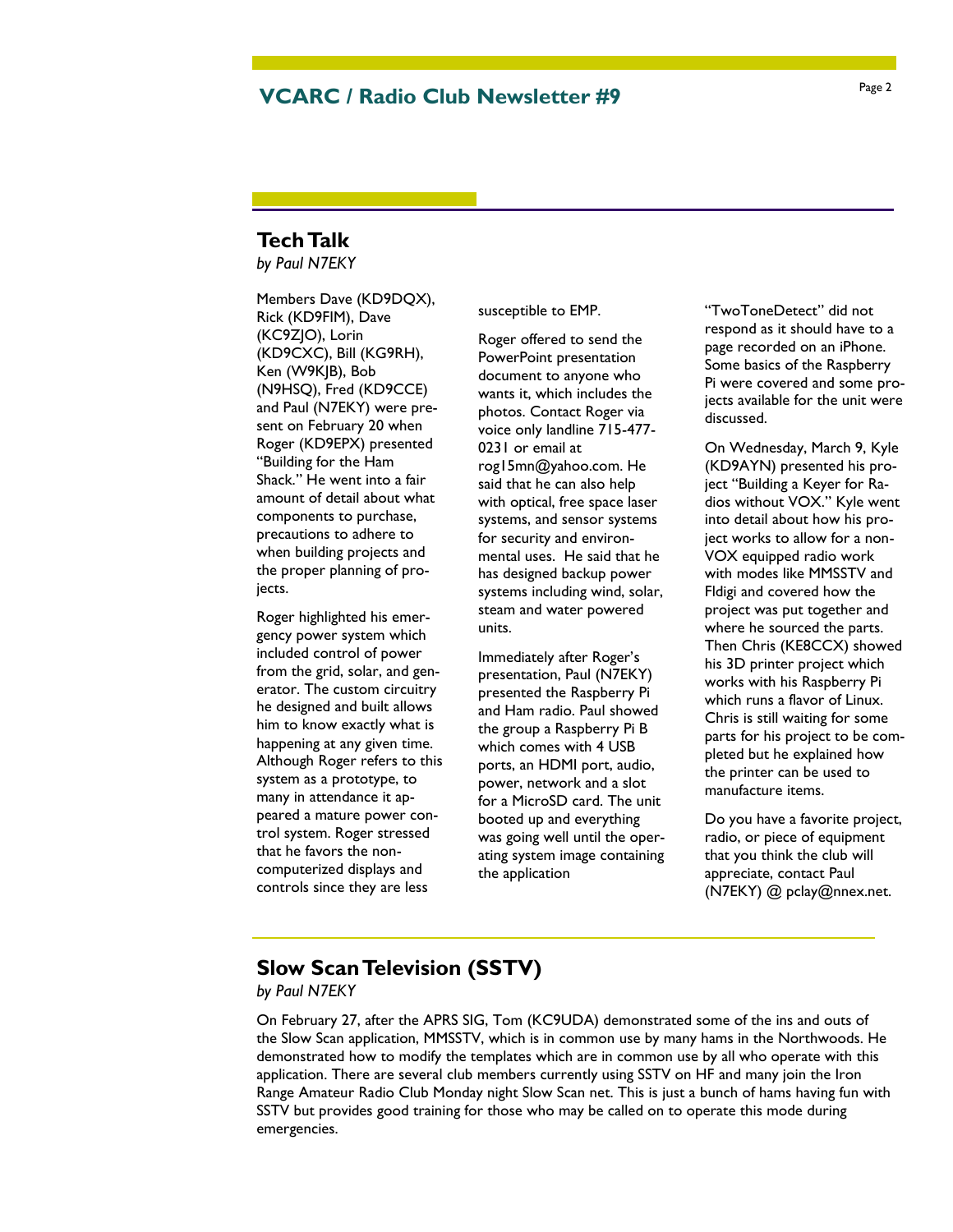# **VCARC Repeater KD9DXK/R Monday Night Net**

*by Ray (KB9CBL)*

Another successful Simplex Net was held on Monday, 22 February on 145.150MHz with check-ins from KB9CBL, N9NBC, KC9UDA, KC9FNX, KC9ZJO, KC9EPX, KC9DDC, KC9ZJF, W9BHL, KA9SRO, KD9CCE, N9HSQ, N7EKY, KC9KAK, KC9VEQ, and KC9PAS.

The area map has a mileage scale and red arrows displaying the approximate locations of checkins. The orange arrow southwest of Minocqua is my home for reference. I wasn't there during the Net but was setup in Eagle River using the Northwoods ARES portable tower and antenna.

One benefit of having the Simplex

Net is a better understanding of how your station works. By setting up the proper frequency we can find out what to reasonably expect for receive and transmit signals. We don't all have 100-foot towers with maximum transmit power that can hear a pin drop two counties away, and that's okay. Knowing what we have and maybe tweaking it for improvement when possible is a good goal, as is working together to relay information if needed to get the message out.

Do you have battery or generator backup? If severe lightning is overhead, are you

grounded sufficiently? Do you have a backup antenna for a second operating point in a safe location and have you tried it out? Nets are good opportunities to try things out *before* you drop off the grid and make sure you are prepared in the event of a real emergency situation to protect yourself and your family.

If you have a question or concern, ask a fellow ham for advice. There's no need to reinvent the wheel when a host of experience is around us.

Ray Mark, KB9CBL Northwoods ARES/RACES EC Oneida and Vilas counties

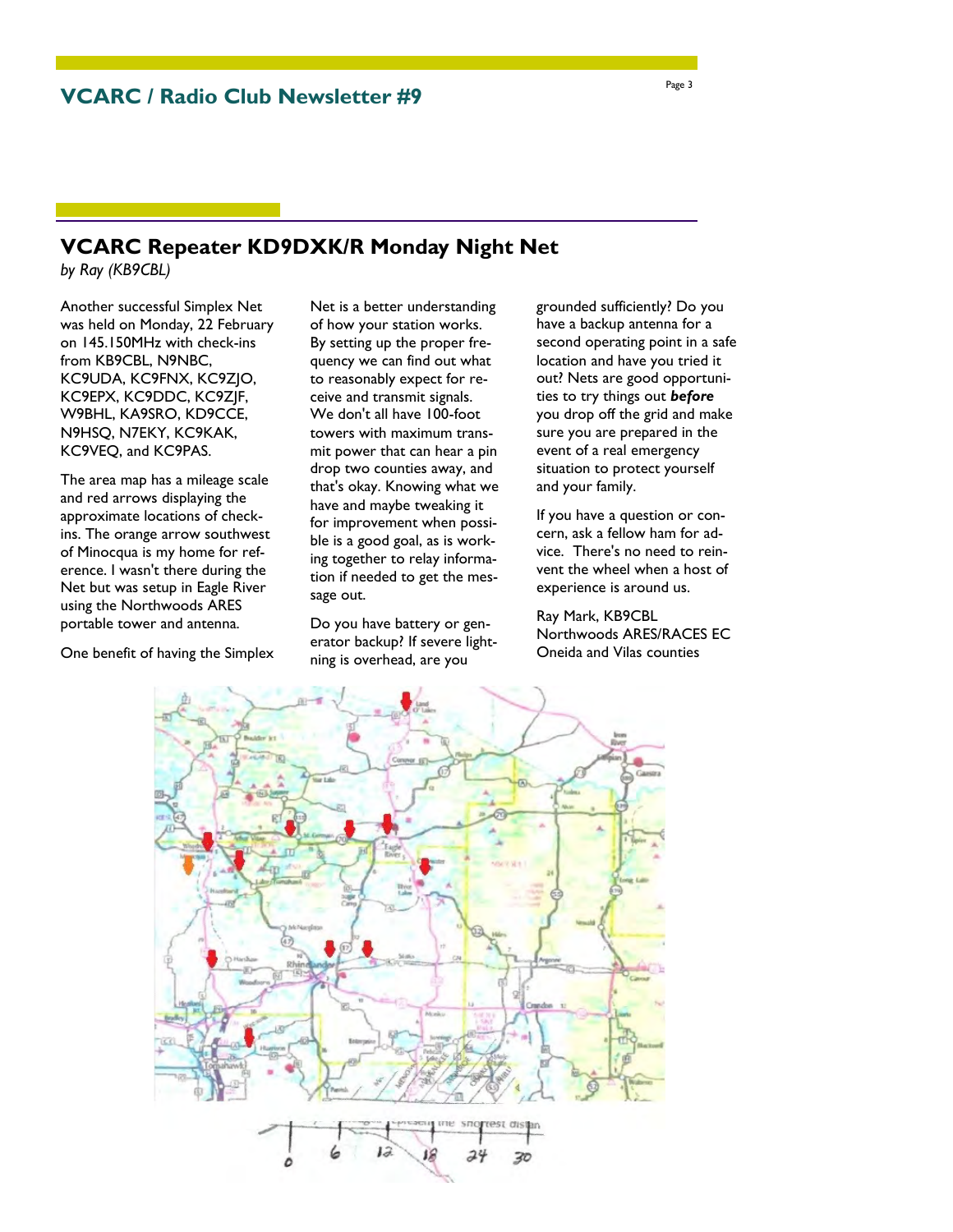# Page 4 **VCARC / Radio Club Newsletter #9**

# **Technician Ham Class News**

*by Paul N7EKY*

The next Technician class is set for April 9-10 in the Vilas County Economic Development Manufacturing Incubator classroom. The class will run from 8 am to 4 pm Saturday and 8 am to about 2 pm Sunday. The examination for The Technician Class amateur radio license will be offered immediately after the class.

The class is designed to provide the information for anyone to successfully pass their Technician examination. Topics include Rules and Regulations, Basic Electricity and Ohms Law, Radio Propagation, Antenna Theory and Safety.

Any members who may know of someone interested in getting their FCC license should have them contact Paul at 715-891-0157 or pclay@nnex.net for information and registration in the class.

# **Automatic Packet Reporting System Special Interest Group**  *by Paul N7EKY*

.The most recent APRS SIG was held on the February 27. Paul (N7EKY) set up an ICOM IC-7000, Tigertronics SignaLink USB and laptop computer to demonstrate the ability to use a non-APRS -ready radio for APRS using free application software.

Paul went through the download, installation and configuration of the UZ7HO Soundmodem, which is a software only based Terminal Node Controller (TNC). With the configuration presented with a small antenna located inside the building, there was minimal APRS traffic (the building has metal siding). It did demonstrate how the UZ7HO program worked. Next, the APRS-IS program, APRSISCE/32 was demonstrated. APRSISCE/32

"talks" to the TNC and displays the result in real time. It can use information derived from the Internet as well as from FM or SSB radios on VHF or HF. It was agreed that the lack of a decent antenna detracted from the presentation. Paul promised to look into the possibility of installing an antenna at the location which could be used during group or class meetings.

Fred (KD9CCE) showed his TinyTrak APRS setup but, without a decent antenna, the results were not what were desired. The club does own a Butternut 2M antenna, which would look very good on the side of the building. Only time will tell.

Paul passed around his Easy Digi custom cable by KF5INZ.

This cable is offered preconfigured for almost any device. Paul's cable was made to interface between a Baofeng HT and an iPhone. The iPhone would run one of the available TNC/APRS applications that could communicate either through the Internet, to an external radio, or both. The iPhone has a built-in positioning system.

The next APRS SIG is scheduled for March 26 at the classroom. Hopefully the antenna situation will have improved so that some of the demonstrations may be repeated. In addition, there is work be conducted on a Raspberry Pi to run Dire Wolf, an APRS TNC application which may be ready to present by the next meeting.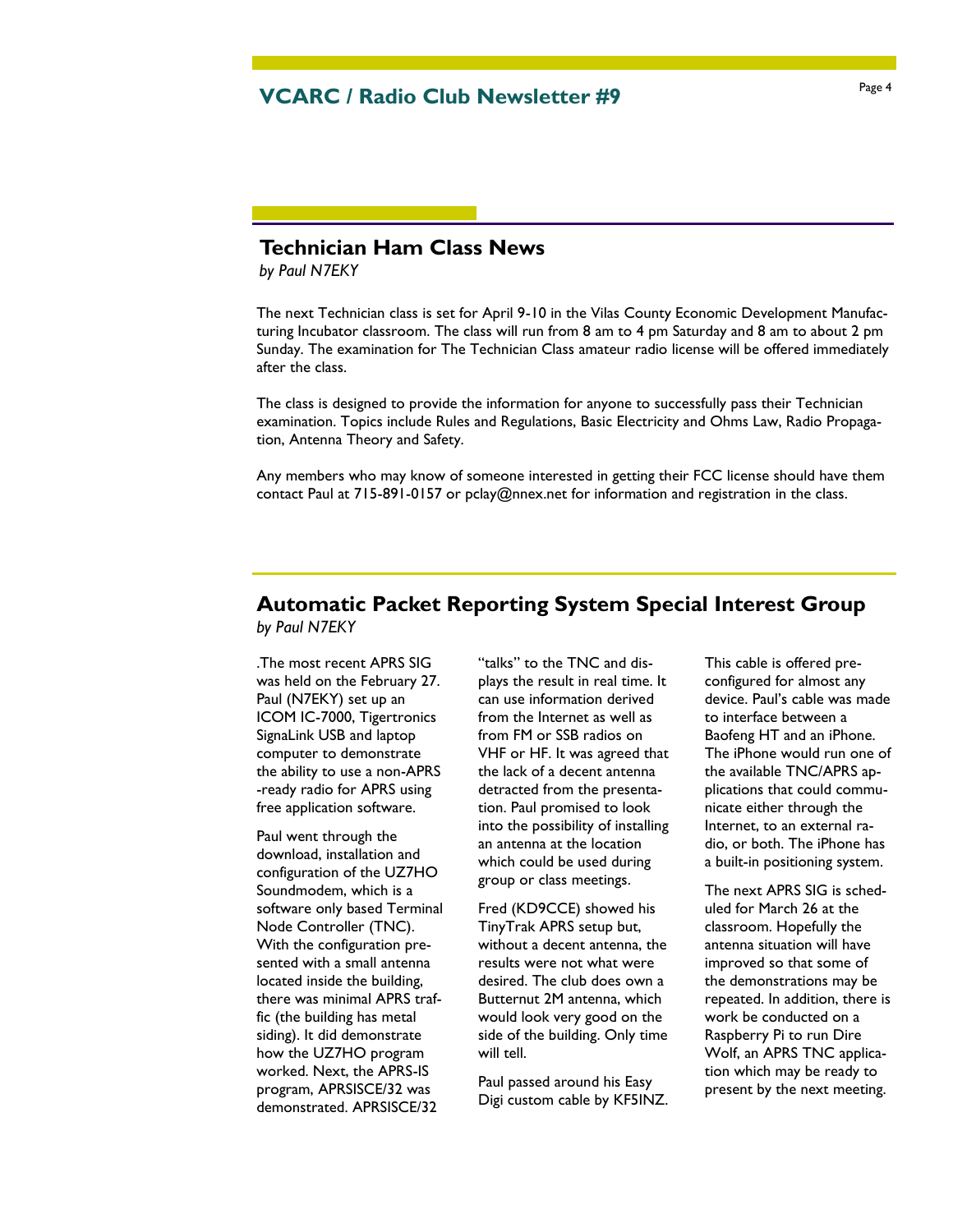**VCARC / Radio Club Newsletter #9** 

# **February Ham Breakfast**

*by Paul N7EKY*

Several members and one non-member joined at the Friendship House on Saturday morning, February 27. This was our largest showing ever forcing us to "grab" two extra tables. Everyone said that they had a good time and one ham stated that he wanted to join the club.



# **Our Supporters for 2016**

*by Paul N7EKY*

These fine businesses have decided to support the Vilas County Amateur Radio Club, Inc. for 2016:



Eagle River Tire 126 E Division Street Eagle River, WI 54521 715-479-8820 http://www.ertire.com/

**Stateline Accounting & Tax Service LLC** 4366 County Road B Land O Lakes, WI 54540 715-547-6212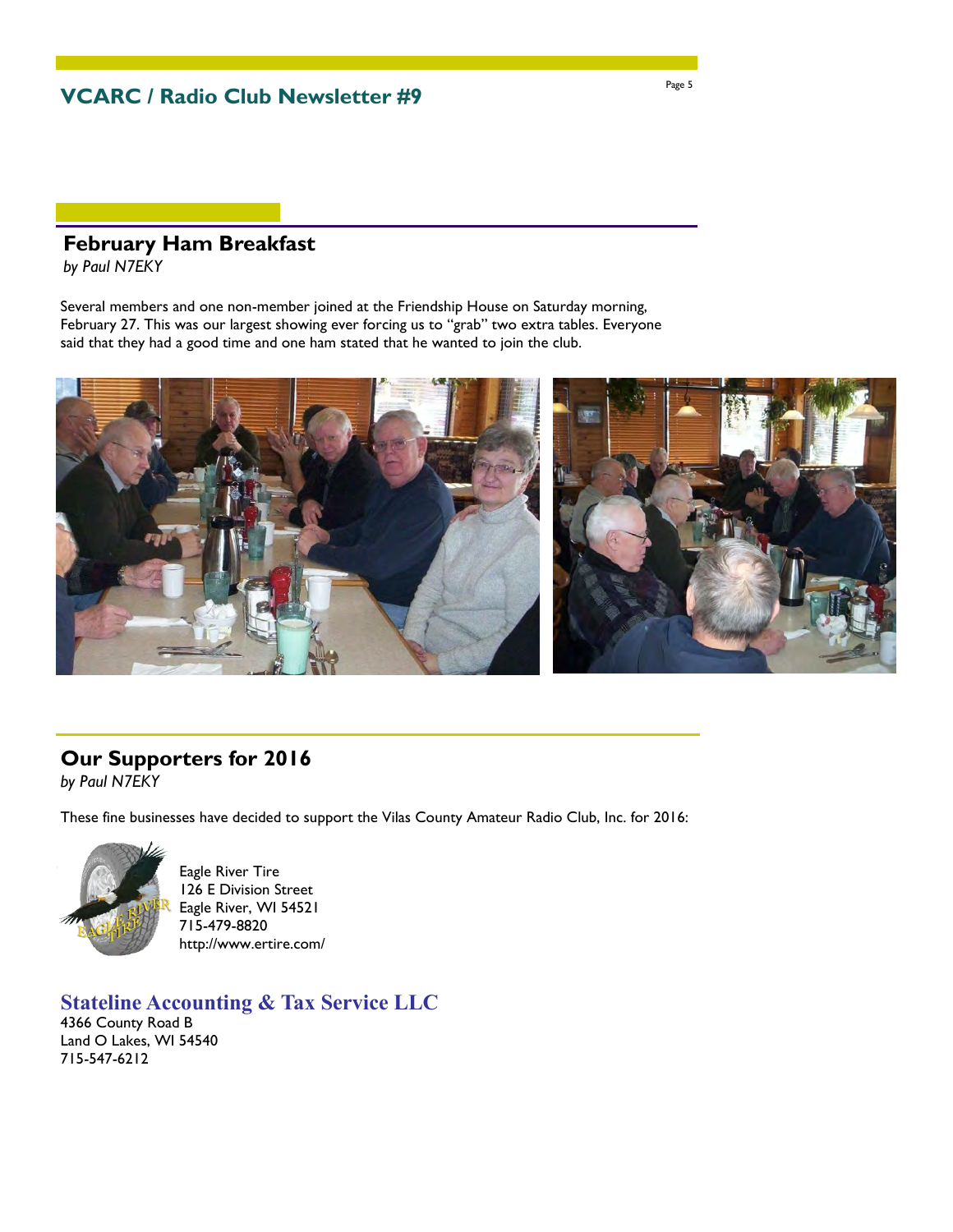# **VCARC to Assist Salvation Army and National Guard Training**

*by Paul N7EKY*

Terri Leece, the Wisconsin and Michigan UP Disaster Services Director sent registration information and Salvation Army application forms to the members of the Vilas County Amateur Radio Club, Inc. who attended her classes on January 23. She said that her goal was to have members ready to attend the major training events scheduled for the summer with the National Guard and Air Force National Guard.

Two events are scheduled this summer down state. The first, Miles Paratus, will take place June 5-9 and the other, Patriot, is scheduled for July 18-21. Ms. Leece said that more information would be forthcoming.

# **Phelps Twin Tri – Triathlon Set for August 27**

*by Paul N7EKY*

Tony (KC9SZW) requested permission for the club to utilize the Phelps communications tower and commercial frequency repeater. Tony did this to insure that the club will have adequate communications during the Phelps Triathlon in August. Since our repeater was off the air and no other Wisconsin Repeater adequately covers all of Phelps.

The Phelps town repeater is on a frequency of 154.965 MHz and a receive frequency of 158.850 MHz and using a PL of 127.3. Obviously this is outside of our 2-meter band and some amateur VHF equipment will not be able to transmit in this area but others will. Those who specified an interest in this event will have time to work this out, or even determine if the commercial repeater will be needed, depending on the status of our repeater.

# **Brat Sales this summer in Eagle River**

*by Paul N7EKY*

Bob (N9HSQ) has teamed up with Andy (N9NBC) to manage the club's brat sales events, which will take place this summer at Trig's in Eagle River. This is a tremendous opportunity to earn needed funds for the Vilas County Amateur Radio Club, Inc. Bob was able to reserve the following dates:

Thursday, June 9 Friday, July 15 Friday, August 12

Trig's essentially sells us the product at cost and provides everything we will need to conduct the sale. What we need to do is staff the hut, cook the brats, and sell as many as we can. If you are willing to spend a few hours helping with this then please contact Andy (N9NBC).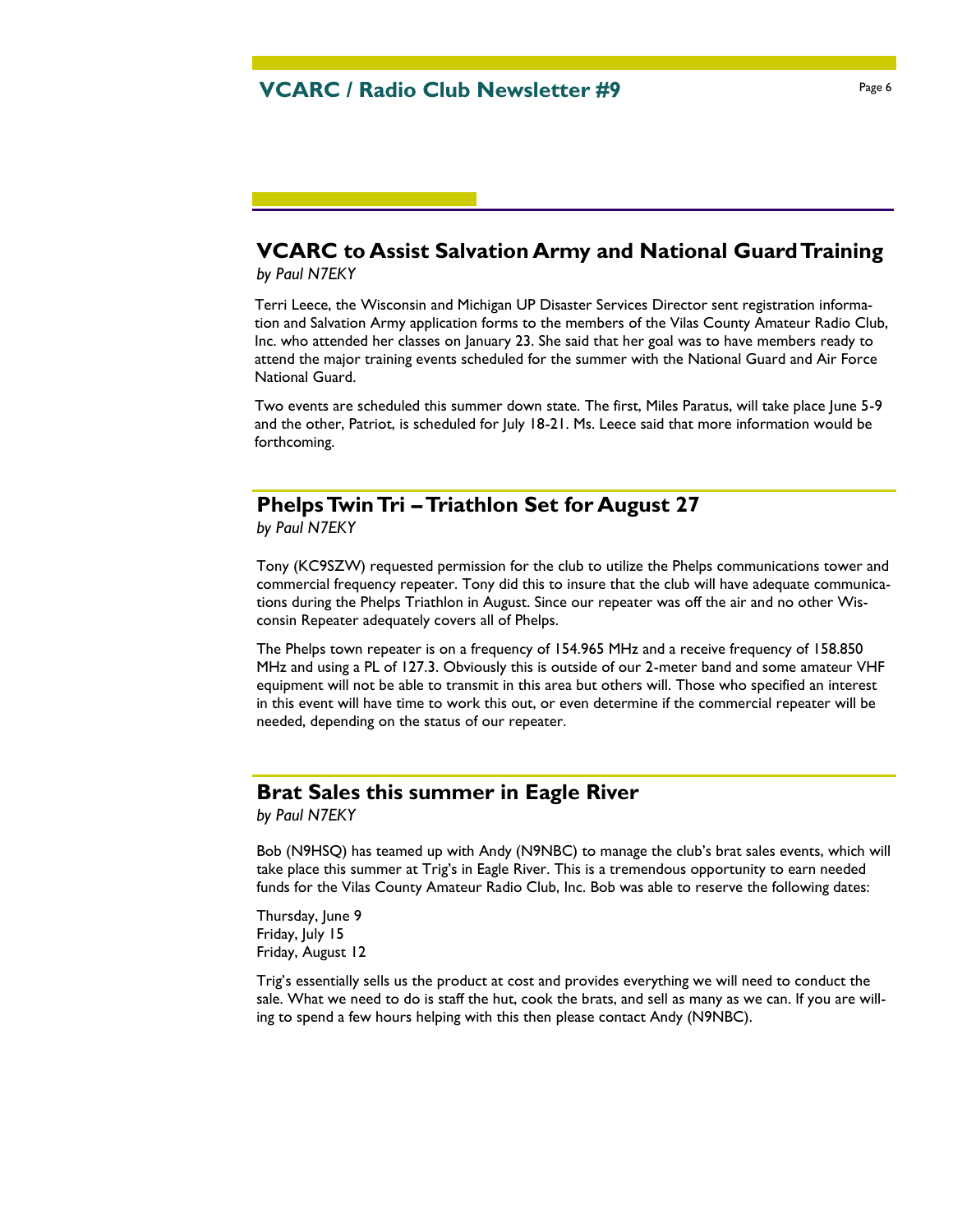**VCARC / Radio Club Newsletter #9** 

# **PSK31 Corner**

*by Bob KC9RF*

*Editor's Note: Reprinted from February due to missing material.*

After my presentation in October some of you have been trying out PSK31. During 2016 I will be writing a few articles about this mode of operation. During the winter I spend most of my time in Texas and operate my Yaesu FT-857D, tablet computer and Little Tarheel II screwdriver antenna from a Travel Trailer. See my QRZ page. It's amazing what 25 watts can accomplish. For example, in November, I had 71 contacts which includes European Russia, Ukraine, Austria, South Shetland Islands and six more. Stateside I logged 23 states. Contacts were made on 10, 15, 20 and 40 meters. The most common upper side band frequencies used are 14.070, 21.070 and 7.070 MHz. Receiving PSK31 is very straight forward as shown in the figure below (figure courtesy of N1NKM).



Once your hardware is connected, there are many software programs available. I have used the three programs listed below. I like Fldigi the best as you can watch 10 conversations simultaneously. By clicking on the call sign in the receive window, the call sign is automatically put in the log display.

PSK31 free software download links:

Fldigi – info page http://www.w1hkj.com/ Fldigi program http://sourceforge.net/projects/fldigi/files/fldigi/ DIGIPAN http://www.digipan.net/ Ham radio deluxe http://www.iw5edi.com/software/ham-radio-deluxe-5-download-links

I hope to see you on the air as I will be operating from Port Isabel, Texas from Feb 21to March 21, then operating from the Corpus Christi area in April. Have fun — I hope to see you on the air. If you have questions my email is sail\_ski@yahoo.com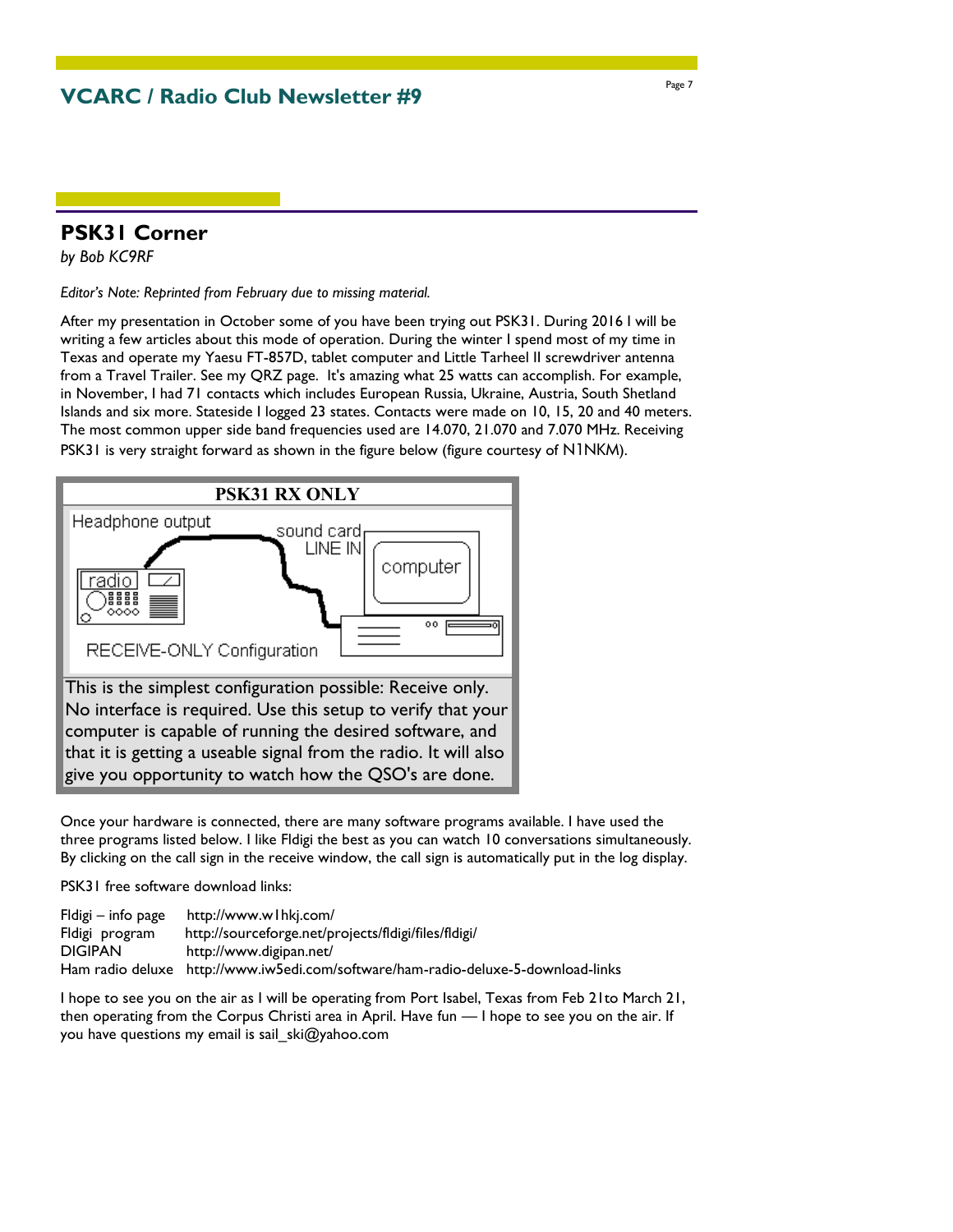# **Short Takes**

# **Club Membership**

The Vilas County Amateur Radio Club, Inc. now can count 78 members!

# **— VCARC to Install Donated Antenna at Manufacturing Incubator Building—**

Vilas County Economic Development have graciously allowed us to install an antenna on the side of their building close to the classroom window. This will better allow us to conduct demonstrations and events in the classroom that require good VHF communications. Ray (KB9CBL) has donated a new, high quality, slim-jim antenna to the club for this purpose. Perhaps we will be able to test this new antenna during one of our weekly simplex nets. Thanks Ray!

#### **— Club Business Cards —**

Don (KD9EPY) has been working on VCARC membership cards and will partner with Dr. Weeks (WW9J), who will print club membership cards. Don said that he can offer club business cards for those who are interested. Not a bad idea if you are retired and need a business card. Dr. Weeks is also looking into clothing with the club logo and other items he believes will benefit the club. Don had a poster made as a donation to the club that the can be used during brat sales and other fundraising events. Thanks Don!

# **— VCARC Newsletter Articles Needed —**

Members are encouraged to submit articles and photos involving club members or Amateur Radio in general. Read any good articles or posts. Want to submit a review of a piece of equipment you have or recently acquired? Your submissions are welcome! Please send them to pclay@nnex.net.

# **— Charter Membership Certificates —**

Members are reminded that for those who joined the Vilas County Amateur Radio Club, Inc. anytime in 2015, they will receive a Charter Member Award Certificate. These are available from Paul (N7EKY) at any monthly meeting.

#### **— For Sale by Members —**

This is a new section in our newsletter to list equipment members wish to sell or swap. Submit listings for your personally owned amateur radio equipment to pclay@nnex.net. This is not intended for someone who makes it a business to buy and sell equipment.

For Sale: Yaesu FT-101-E with CW filter & Cooling Fan, very clean radio. Original owner, it's my Eagle River rig. Asking \$350 or best offer. Call 1-847-274-8433. Bill W9ZCL

For Sale: K3 100 watt transceiver with LP Pan and accessories. Serial #4831. 1.8 and 250 Hz filters, IF board, LP Pan Adapter, USB sound card with cabling. USB radio serial cable. Available May, call Bob KC9RF 608-481-0297 or email sail\_ski@yahoo.com \$2,175.00 firm.